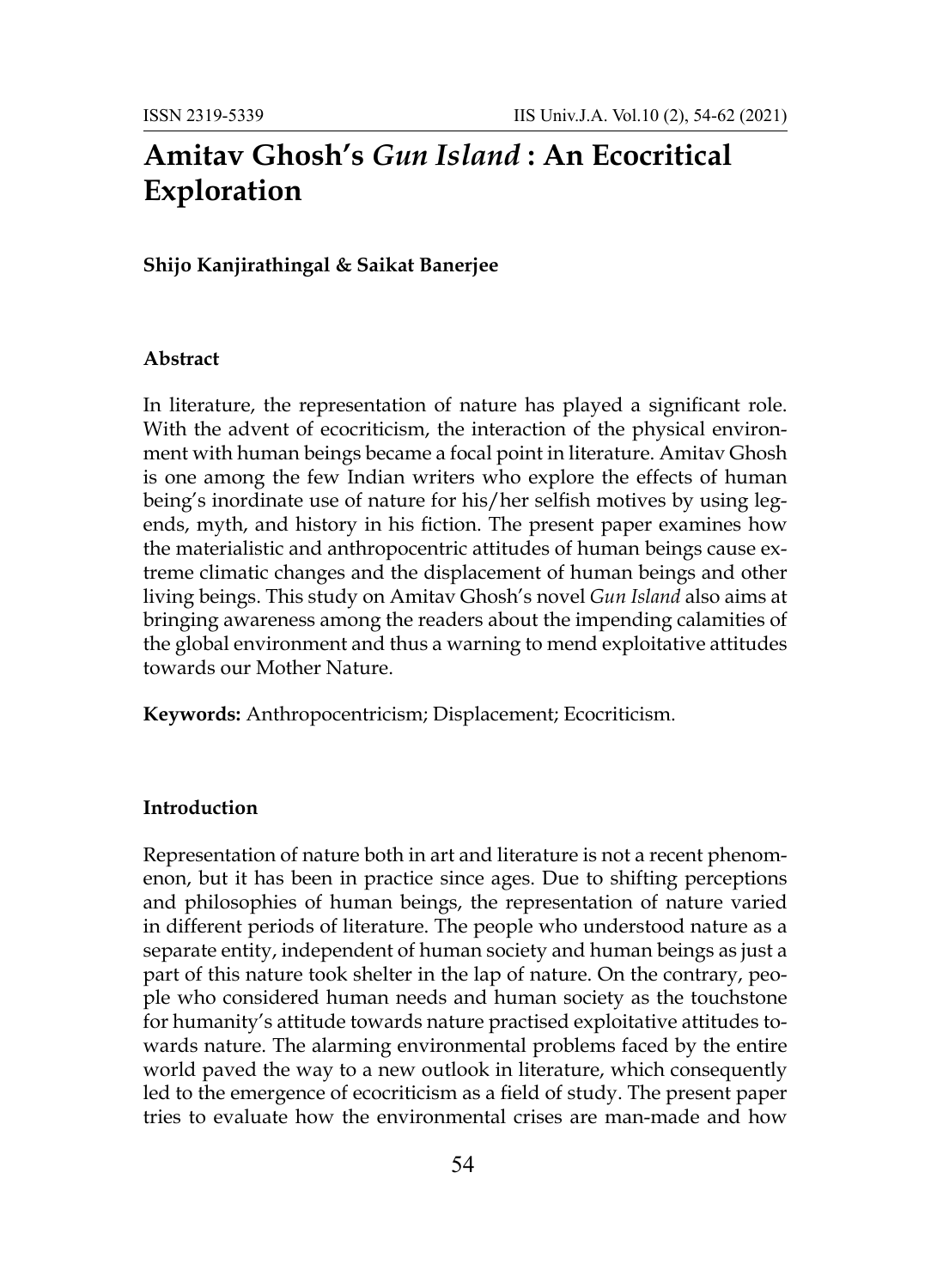these crises cause displacement of human beings and other living organisms.

The term ecocriticism was coined in the late 1970s and got recognition through the two seminal publications: *The Ecocriticism Reader* edited by Cheryll Glotfelty and Harold Fromm and *The Environmental Imagination*  by Lawrence Buell. William Howarth explains the etymological meaning of ecocriticism as: " *Eco* and *critic* both derive from Greek, *oikos* and *kritis*, and in tandem they mean "house judge," … so the *oikos* is nature, a place Edward Hoagland calls "our widest home," and the *kritos* is an arbiter of taste who wants the house kept in good order…"(Howarth 69). *The Routledge Dictionary of Literary Terms* defines ecocriticism as "Ecocriticism studies literary texts with reference to the interaction between human activity and the vast range of natural or non-human phenomena which bears upon human experience encompassing issues concerning fauna, flora, landscape, environment and weather"(Childs and Fowler 65). Thus, in short, we can say ecocriticism as a field of study tries to explore connections between literature and nature. We can trace mainly two waves in ecocriticism. The first wave of ecocriticism focusses on nature poetry while the second wave focuses on environmental justice to degraded landscapes. The revisionist aspect in Ecocritical theory makes its role a prophetic one. It is prophetic by warning human beings regarding the cause of the environmental crisis as anthropocentric<sup>1</sup> and also encouraging to revive the false thinking of a conqueror of nature for a better future.

### **An Ecocritical Exploration of the Novel**

Amitav Ghosh's novel *Gun Island* is divided into two parts. Part one is named as 'The Gun Merchant' and second as 'Venice.' Part one focuses on Sundarbans<sup>2</sup> while part two focuses on Venice and the immigrants. In part one through the Dinanath's exploration of *dhaam* of 'Manasa Devi<sup>3</sup>,' Amitav Ghosh limns the current situation of Sundarbans. The main focus is on the changing living conditions of the people, aquatic animals as well as

<sup>1.</sup> M. H Abrams and Harphams *A Glossary of Literary Terms* defines Anthropocentricism as an ideology which is oriented to the interests of human beings. Anthropocentricism promotes superiority of human beings to Nature. Human beings being superior to Nature takes the freedom to exploit Nature without thinking it's after effects.(Abrams 88)

<sup>2. &</sup>quot;The Indian Sundarbans Delta is part of the delta of the Ganga-Brahmaputra-Meghna basin in Asia. The Sundarbans, shared between India and Bangladesh is home to one of the largest mangrove forest in the world. It is also home for over 4.5 million people" (Danda and Gayathri 1)

<sup>3.</sup> *"Manasa Devi is also known as the snake Goddess who is worshipped mainly in Bengal and other North-Eastern states of India. According to Devi Bhagavatam Manasa is the mind born daughter of sage Kashyapa and* **Kadru" (Das "Manasa").**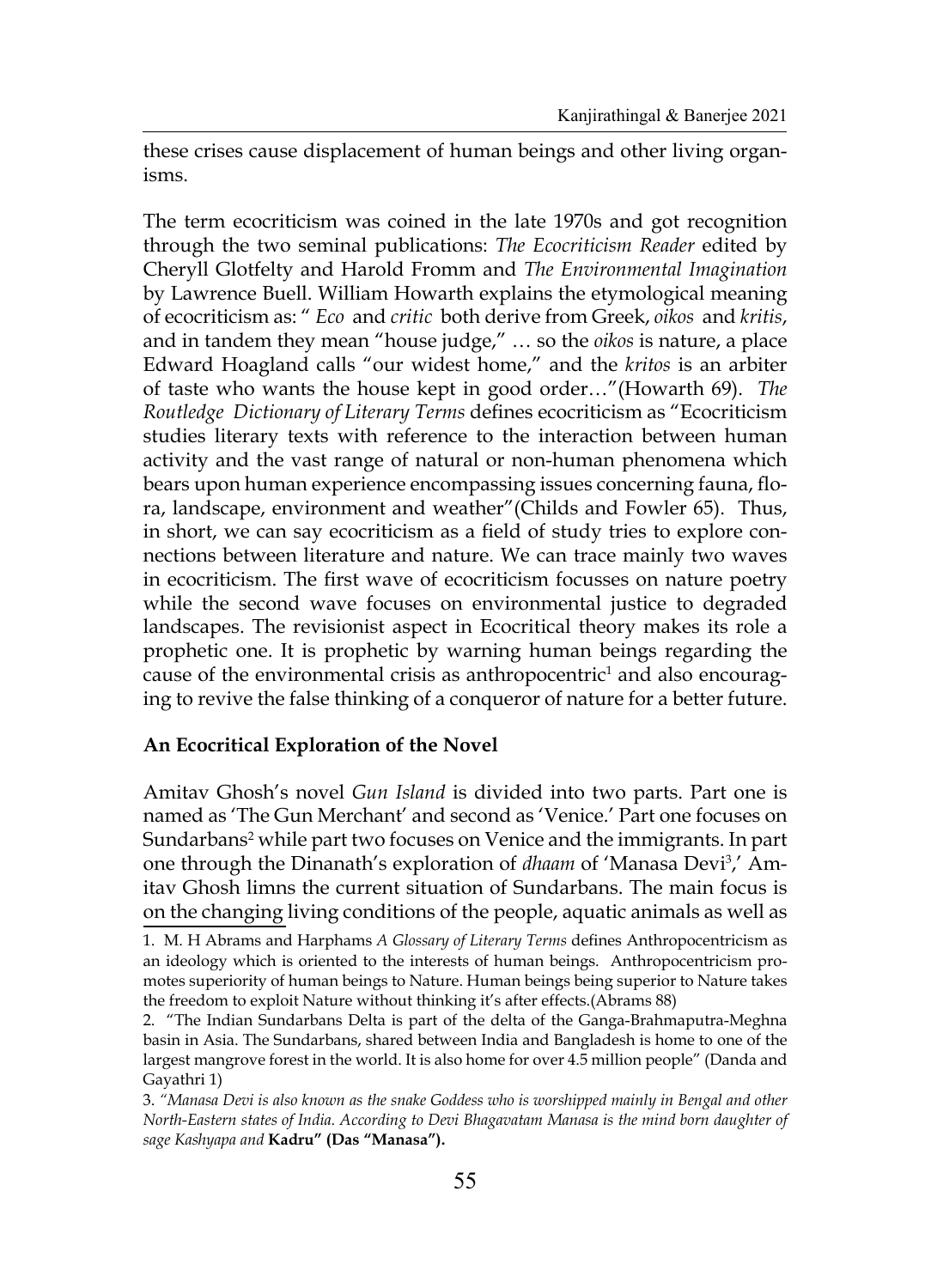#### IIS Univ.J.A. Vol.10 (2), 54-62 (2021)

the drastic changes in climatic conditions. Ghosh identifies the reason for the changing scenario in Sundarbans as demonic possession. The demon that possessed human beings is the demon of anthropocentric greed. The demon exercises its freedom to exploit nature for the greed, which in turn converts Sundarbans to a place which can be a home for neither human beings nor living organisms. The greed, Amitav Ghosh mentions, would bring *Pralaya* which will destroy the entire world. Tipu explains to Deen clearly about greed and his effects.

> Hey, Pops, I got news for you: greed's real, it's big. You got greed, I got greed, we all got greed…, it's not parasites we got inside of us, it's greed! If that's what a demon is, there's no way It's imaginary. Shit no! We're all demons… That's really bad news, because according to Hindu mythology when demons take over is when the world ends. (Ghosh 113)

The greediness of human beings made Sundarbans a field of war. Ghosh points out this explicitly when he says "…where commerce and the wilderness look each other directly in the eye; that exactly where the war between profit and Nature is fought" (13). Converting everything for one's profit is a psyche of a coloniser. Coloniser never thinks about the *other*  (Nature)*.* In the colonial context, the *other* which is the colonised is inferior to self. The very existence of an inferior *other* gives identity to the self, which is superior. *Other* has no meaning beyond self; thus, it always remains at the mercy of self. This concept of *othering* is practised by human beings too. He considers himself as the crown of all creations. With self-proclaimed superiority, human beings try to load its power over the *other* even to the extent of exploitation of *other*. So the *other* becomes a mere object for the self. Being an object, the *other* becomes for you, merely an object to explore and use it until it is fruitless. Here *other* is nature and self is human beings. The self (human beings) who claims to be the subject thinks that everything is under him and created for him, thus defines *other*  (nature) in relation to the subject (human beings).

The visit of Dinanath to Sundarbans *dhaam* of The Gun Merchant reveals the effects of greediness or the materialistic tendencies of the people. In the quest for better living conditions, human beings almost forgot/neglected nature. The bareness of Sundarbans is nothing but the repercussions of the exploitative quest undertaken by the people. The situation in Sundarbans is genuinely alarming. It is no more human who considered himself as the defining factor that controls Sundarbans but nature (*other*) who is a giver through furious climatic disasters started controlling land and making Sundarbans barren. Nature started reacting against the de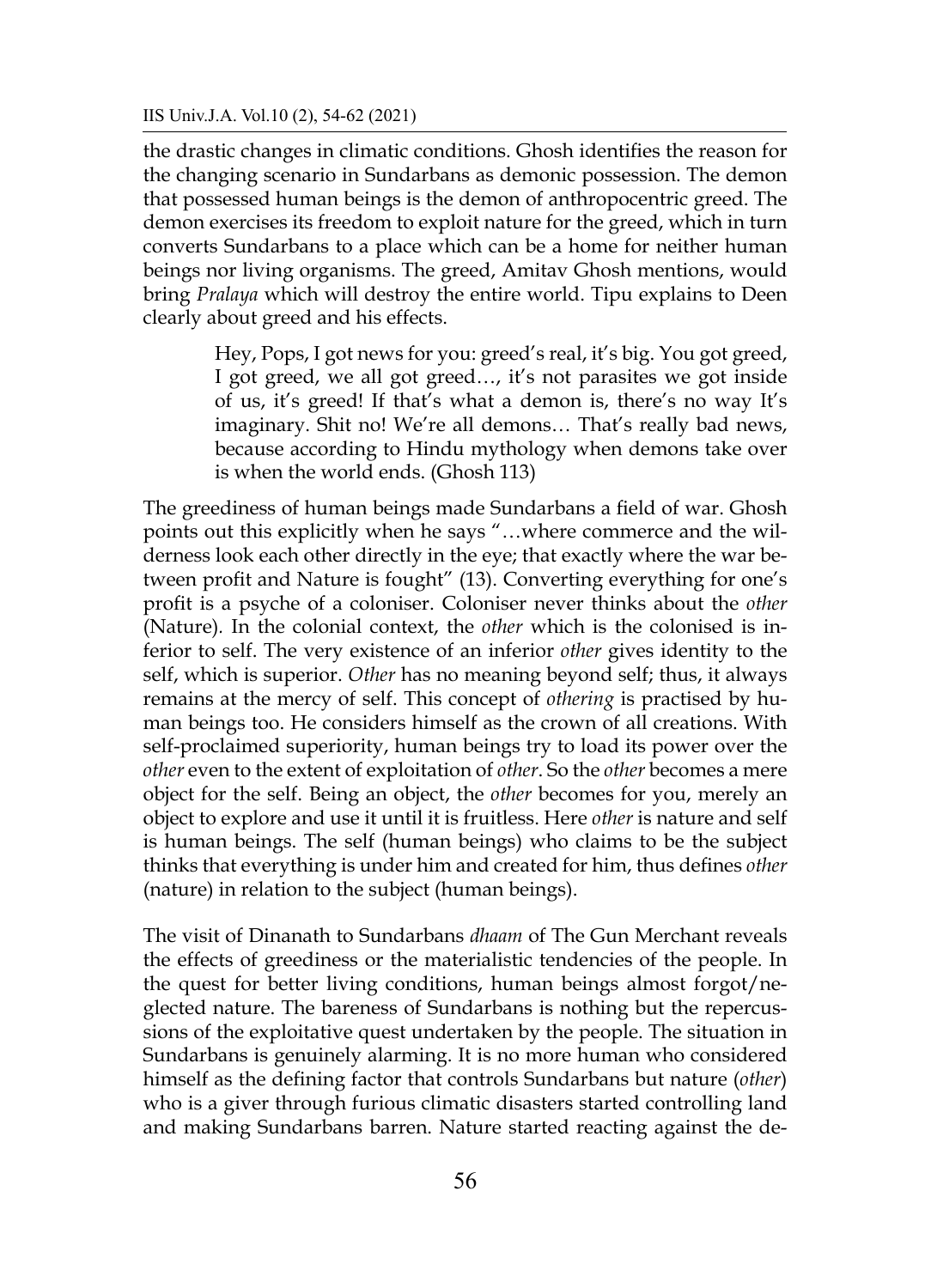mon of greed by not providing the abundance of its treasure. The people of Sundarbans started experiencing the cramp;

> It seemed both land and water were turning against those who lived in the Sundarbans. When people tried to dig wells, an arsenic – laced brew gushed out of the soil; when they tried to shore up embankments the tides rose higher and pulled them down again. Even fisherman could barely get by; where once their boats would come back with catch, now they counted themselves lucky if they netted a handful of fry. (54)

The staggering impacts reflected in the land of Sundarbans were caused not only by the sole greed of the people of Sundarbans but also by the populace outside the Sundarbans. The water transport and other amenities of Sundarbans attracted industries that fulfilled human greed. The chemical wastes were directly channelised to the rivers causing changes in the banks as well in the diverse population of plant and animal species, both terrestrial and aquatic.

When human beings crossed the limits of exploitation of nature, nature which is generally pictured as 'giver' started reacting and thus slowly became a 'destroyer'. Nature's reaction against the anthropocentric man caused not only barrenness of land but also poverty, migration, human trafficking and thus the displacement of human beings. Tipu puts this situation more clearly as

> …I did have a passport back then. But it expired and I haven't renewed it. Who needs to spend all that time in government offices? There are easier ways of getting passport, and if you've got the money you can choose whichever kind you want – Bangladeshi, Indian, Malaysian, Sri Lankan, you name it… The people- moving industry, Pops, he said, grinning. It's already one of the world's biggest and still growing fast (64).

As a result the people end up in situations beyond human understanding not because they loved to be there as immigrants, sex workers or being trafficked but "What would anyone do? If you're young you can't just sit on your butt till you starve to death" (65). The alarming situation is that even nature's fury did not mend the ways of people but instead, they searched for further prospect in technology rather than turning to the Mother Nature. "… And one of them is called internet… the internet is the migrants magic carpet; it's their conveyor belt. It doesn't matter whether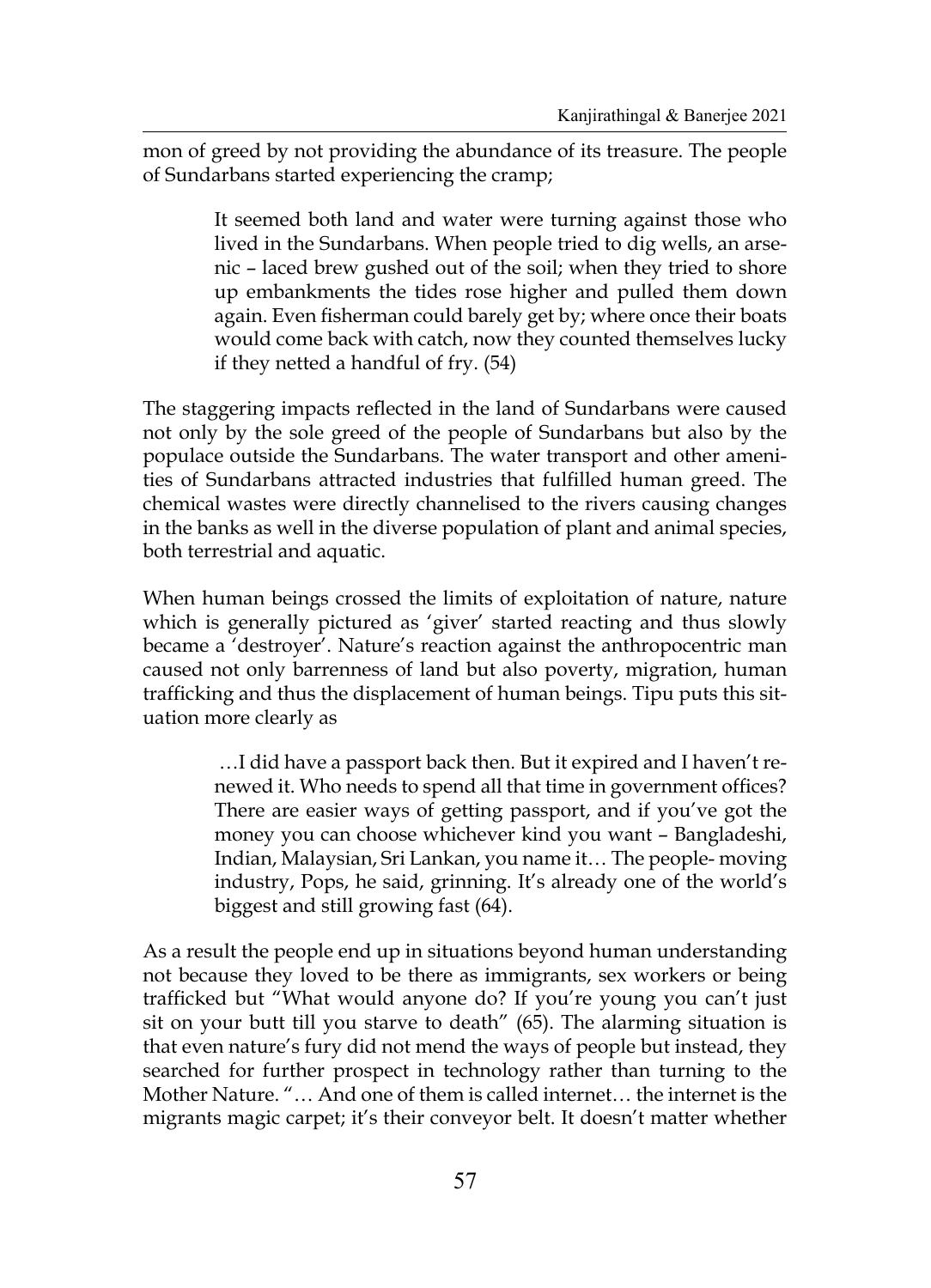IIS Univ.J.A. Vol.10 (2), 54-62 (2021)

they're travelling by plane or bus or boat: it's the internet that moves the wetware" (66).

In the novel, the characters Nilima and Piya are the social activists, who managed the NGO 'Badabon Development Trust' to help the displaced. This Trust, through its workshops and employment generation schemes, tried to rehabilitate people who out of poverty ended up as sex workers and victims of human trafficking but the trust could not offer much monetarily. So the rehabilitated victims started returning to their old conditions. "Unfortunately, Moyna told me, this was a losing battle. The trust's experience showed that many, if not most, of the rescued women, would soon go back to the lives they had been living before" (53). Thus, one thing to be very clear is that when nature turns to be the 'destroyer' no one can stand, even the helping hands like NGO, unless there is a mass movement to protect Mother Nature.

While depicting the devastations of climatic changes Amitav Ghosh wanted to give a warning to humanity. Through the characters of Piya and Nilima Ghosh tries to drive home the message that it is high time to stop the coloniser's attitude of dominating nature and start thinking that human beings are just an iota of the eco-system and not the sole dictator. Nilima's concern for writing about The Gun Merchants' *dhaam* comes from a fear of *dhaams'* future. Piya's concern for the displaced people as well as the aquatic mammals shows that human beings are not alone in this ecosystem. Our inordinate thirst for exploring and conquering gravely upsets the lives of other living organisms too. Piyas' saving of the dolphin Rani from the nylon net and Rani's expression of appreciation to Piya and her perception of the rivers "Each of these rivers … is like a moving forest, populated by an incredible variety of life forms… it carries traces of everything that happens upriver" (97 -98), must make our greedy heart melt. "Piya wasted no time in cutting Rani loose and after that, the dolphin had begun to make eye contact with her, …a manner that suggested something more than mere recognition"(95).

Piya's concern for the aquatic animals and the way she is disturbed when she lost contact with dolphin Rani serves as a wakeup call to care for the *other* who is suffering by the anthropocentric explorations that would fetch the best to one's self i.e. *Other*.

Human being thinks that they are the sole rulers of the universe and often forgets that they are merely a part of a living matrix and thus subject to the law of reciprocity. The materialistic tendencies of human beings towards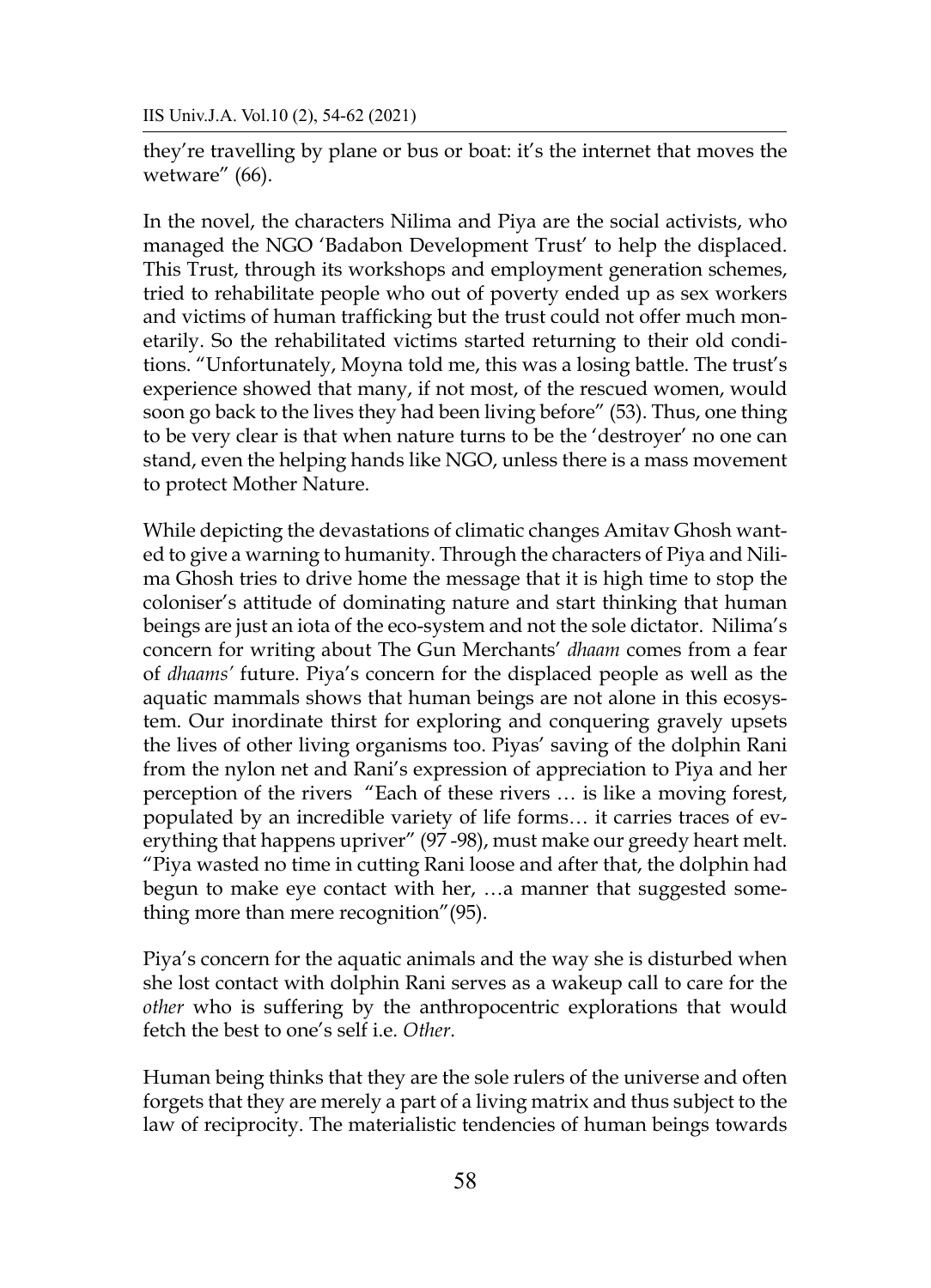nature not only affected human's existence but the existence of other living organisms as well. In Sundarbans, it is not only the human beings who are stricken badly but the living organisms in the river like dolphins, crab and other organisms too due to the creation of river dead zones. Due to the discharge of chemical fertilisers and factory effluents, river dead zones are created making these zones no more habitats for living organisms. The creation of such dead zones causes migration of living organisms that once inhabited the place. Migration is terrible for aquatic beings, especially dolphins like Rani and her Pod.

> And it must be hardest on Rani knowing that the young ones depend on her. There she is, perfectly adapted to her environment, perfectly at home in it – and then things being to change, so that all those years of learning become useless, the places you know best can't sustain you any more …everything she was familiar with the water, the currents, the earth itself – was rising up against her. (100-101)

Suffering due to one's own mischievous action could somehow be justified but suffering due to others mischievous and greedy actions can only be looked at with pity and anger. The industry's function for satisfying the insatiability of people affects marine mammals severely. Marine Mammals use echo location to navigate and the manmade sounds from submarines and sonar equipment disorient these mammals which cause the beaching. This has become a frequent phenomenon in Sundarbans now. The author puts this situation aptly saying "we're in a new world now. No one knows where they belong any more, neither humans nor animals'' (100).

Amitav Ghosh while exploring the anthropocentric attitude of human beings which turns Mother Nature to a 'destroyer' from 'giver' even suggests how one can revive this fury of nature through the legend of 'The Gun Merchant.' In the novel, when the 'Bhola Cyclone' hit Sundarbans in 1970, the particular hamlet where the *dhaam* of 'The Gun Merchant' existed protected the people by alarming the people. Thus, even during the 'Bhola Cyclone', people who stayed closer to nature were protected. However, it was only an admonition given to the people to come closer to nature and accordingly carry on with the life based on bio-centric mentality rather than being anthropocentric.

Although Amitav Ghosh majorly focusses on Sundarbans, he never forgets the ecological crisis that happens in the west too. Global warming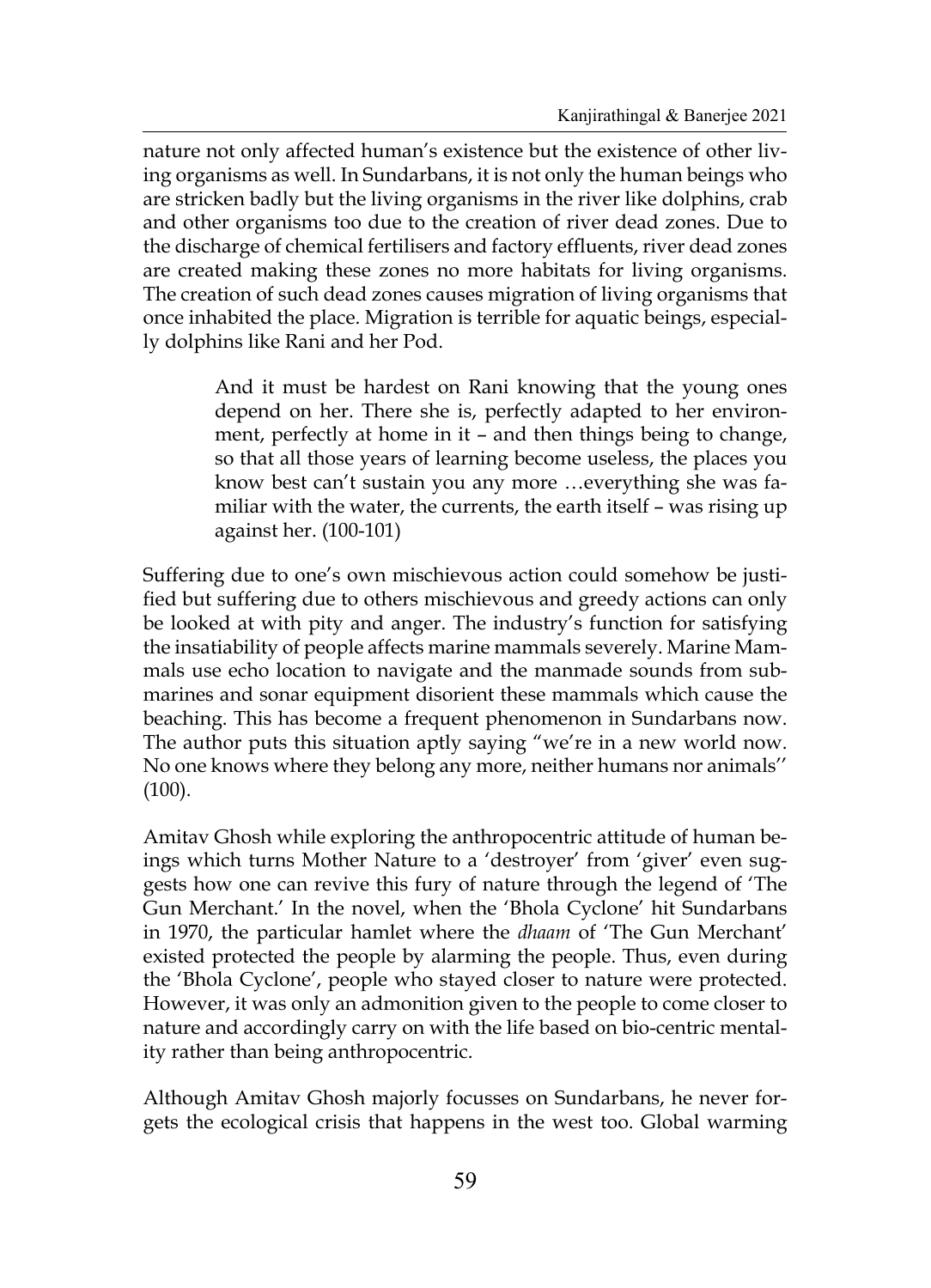#### IIS Univ.J.A. Vol.10 (2), 54-62 (2021)

severely affected the West as well; however, it is not as dreadful as in the colonised nations. The attack of bark beetles in the vicinity of Oregon city,the appearance of a yellow-bellied snake in the beaches of California due to warming up of seas in the west and forest fire are all part of the crisis that is being seen in the West too. Colonisers' aggression although ended geographically but it has taken newer shapes. The instance of librarians' utterance "we have to show the Mother Nature that we're not quitters" (127) attests it.

In the part, two of the novel named 'Venice' we see how climatic changes lead to migration of people to faraway lands. Millions of people are forced to move from their homes due to shoreline erosion, coastal flooding, agricultural disruption, droughts and natural disasters. In the novel, the Sunderbans is also undergoing various climatic changes. The People of the Sunderbans had to migrate in search of better habitat. The experience of Tippu and Raffi while migrating to faraway lands depicts how horrifying migration can be. When they move illicitly from one place to another, they risk their life from the gunshots of the territorial army "… you have to run like crazy, over steep slopes. The soldiers on the Turkish side shoot if they see anyone trying to cross" (93).

The life of Tippu and Raffi in the novel gives us a picture of how climate change brings disruption in the human population. Tippu and Raffi, who migrated to distant lands in search for a better future, suffer badly. They are drawn between 'daalals' and hunted as 'jihadis'. They overcome all this to reach to a safer place. "For the next year and half we were beaten, tortured, and sold by one gang to another. They made us work from morning to night, paying us almost nothing and giving us only bread to eat. We were like slaves; what we went through was something that should not happen to any human being" (195).

The sacrifice that Raffi is ready to undertake for bringing his friend Tippu to an agreeable spot is admirable and should be replicated in our relation to Mother Nature. Human beings need to do certain sacrifices to keep Mother Nature safe even to the extent of killing the demon called 'greed'. Tippu's gesture of keeping his mother happy by sending photoshopped group photos of Tippu being happy in Bangalore awakens in the reader the love and responsibility for keeping Mother Nature safe and happy. Both Raffi and Tippu is concerned more about the other and others safety and happiness. The mindset of Raffi and Tippu to keep the other happy even if they are going through difficult times of their life is something to be copied by every individual in their relation to Mother Nature to kep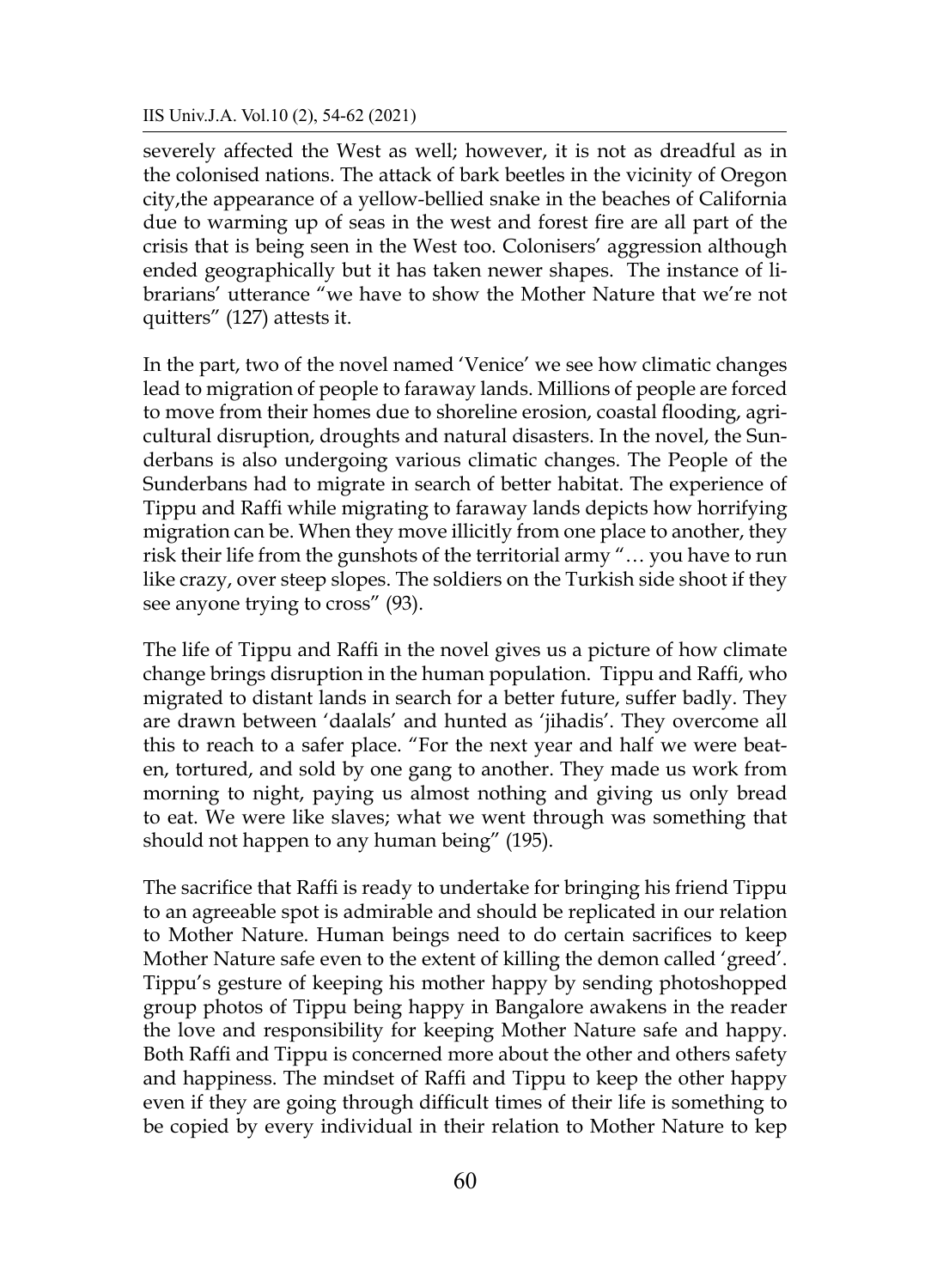her safe and happy.

# **Conclusion**

The study is intended to remind the entire humanity the old story of *The Kalidas Mistake,* in which Kalidas, started cutting the branch on which he was sitting. It is common sense not to cut the branch of the tree on which one is sitting. Similarly, Human beings are doing what Kalidas and sometimes even exceed their act of destroying nature than Kalidas. In Kalidasa's case, only Kalidas reaped the fruit of his foolishness but the anthropocentric attitude of human beings is not only going to bring doom to human beings but the entire living organisms are going to be affected. Mankind's desire to conquer is bringing far reaching undesirable changes in the climate which are detrimental to human beings as well as other living organisms. We have to put a full stop to the culture of death that is creeping into our culture. The longer we wait, the harder it would be to put things in order. *Gun Island* reminds us that we are going through a man-made existential crisis that threatens one's own existence and that of other living organisms. The novel warns us not to be a bait to 'greed'. Our Mother Earth is giving ample signals through different climatic disasters about what the future holds for us if we go in the pace of gratifying our own comforts at the expense of nature. The alarming situation of our generation is that even if some activists want to speak or work against the disastrous moves, the system that is controlled by money tries to target them and thus killing their enthusiasm, which is showcased through the character of Piya in the novel. Piya faced it while working against the refinery that polluted the Sundarbans. Like Piya many of us are also facing it but we have to bell the cat "Maybe now, while there's still time to make changes, people will wake up and see what's going on" (201), otherwise the future generation would ask like Greta Thunberg the climatic activist from Sweden "How dare you?" ("*Greta"* 0.26-27).

# **Works Cited**

- Abrams, M.H, and Geoffrey Galt Harpham. *A Glossary of Literary Terms.*  Wadsworth Cengage Learning, 2009.
- Bhuvaneswari, V. *An Ecocritical Reading of Amitav Ghosh's Novels*. VIT University, 2017, http://hdl.handle.net/10603/205067.
- Childs, Peter, and Roger Fowler. *The Routledge Dictionary of Literary Terms*.2006.